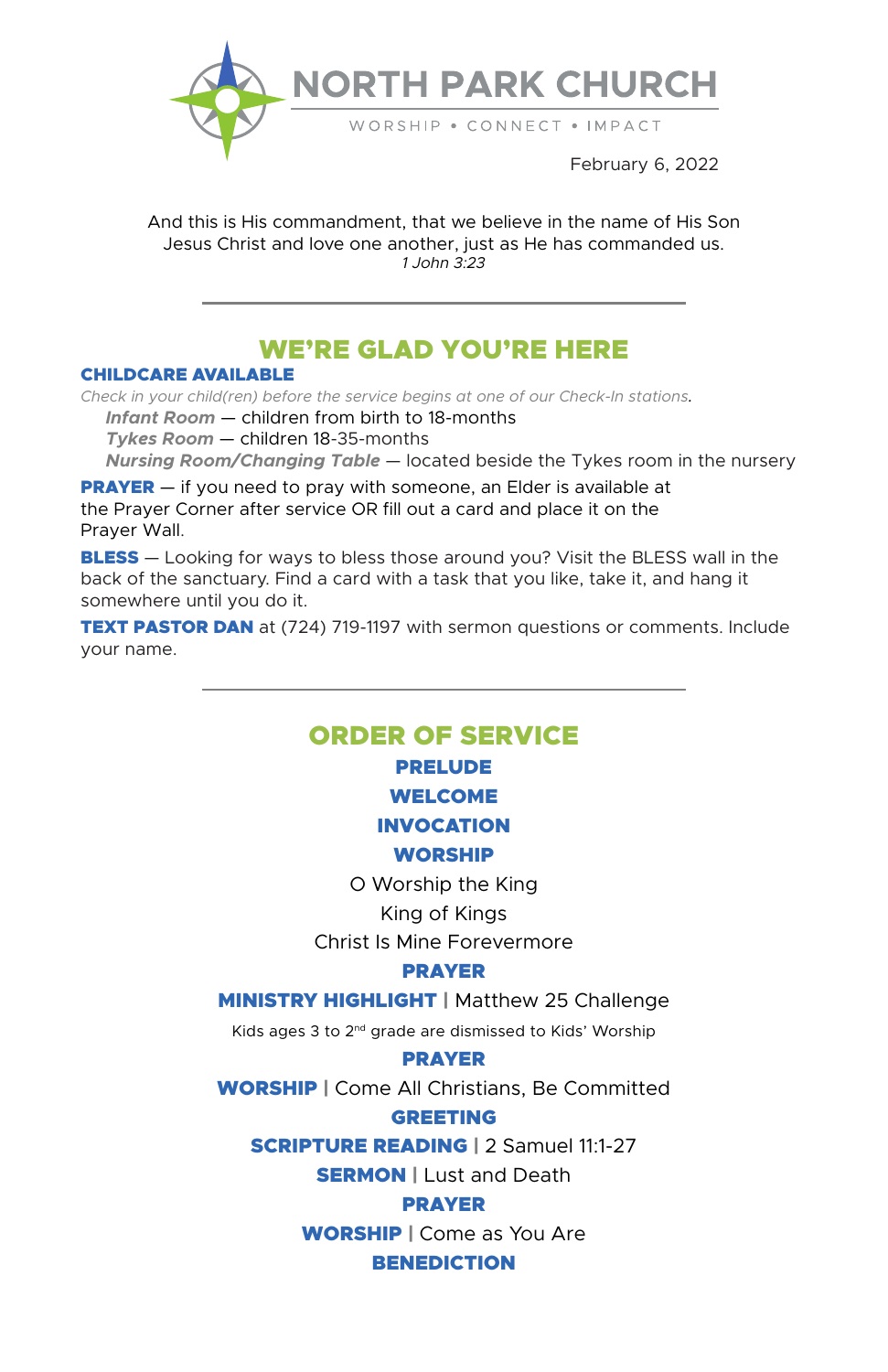# DAVID, PART 11: LUST & DEATH DAN HENDLEY | II SAMUEL 11

| <b>I.</b> The <b>c__________________</b> of David's sin                                                      |  |
|--------------------------------------------------------------------------------------------------------------|--|
|                                                                                                              |  |
| b. P___________________                                                                                      |  |
| c. Laziness rooted in <b>o</b> ______________-confidence                                                     |  |
| <b>1.</b> Stay active doing <b>g</b> _____________________                                                   |  |
| 2. Never let ________________                                                                                |  |
| II. The c______________________ of sin                                                                       |  |
| <b>a.</b> The opportunity                                                                                    |  |
| <b>b.</b> The lust                                                                                           |  |
|                                                                                                              |  |
| <b>a.</b> The conflict between wanting to a_____________ righteous vs<br>wanting to ______________ righteous |  |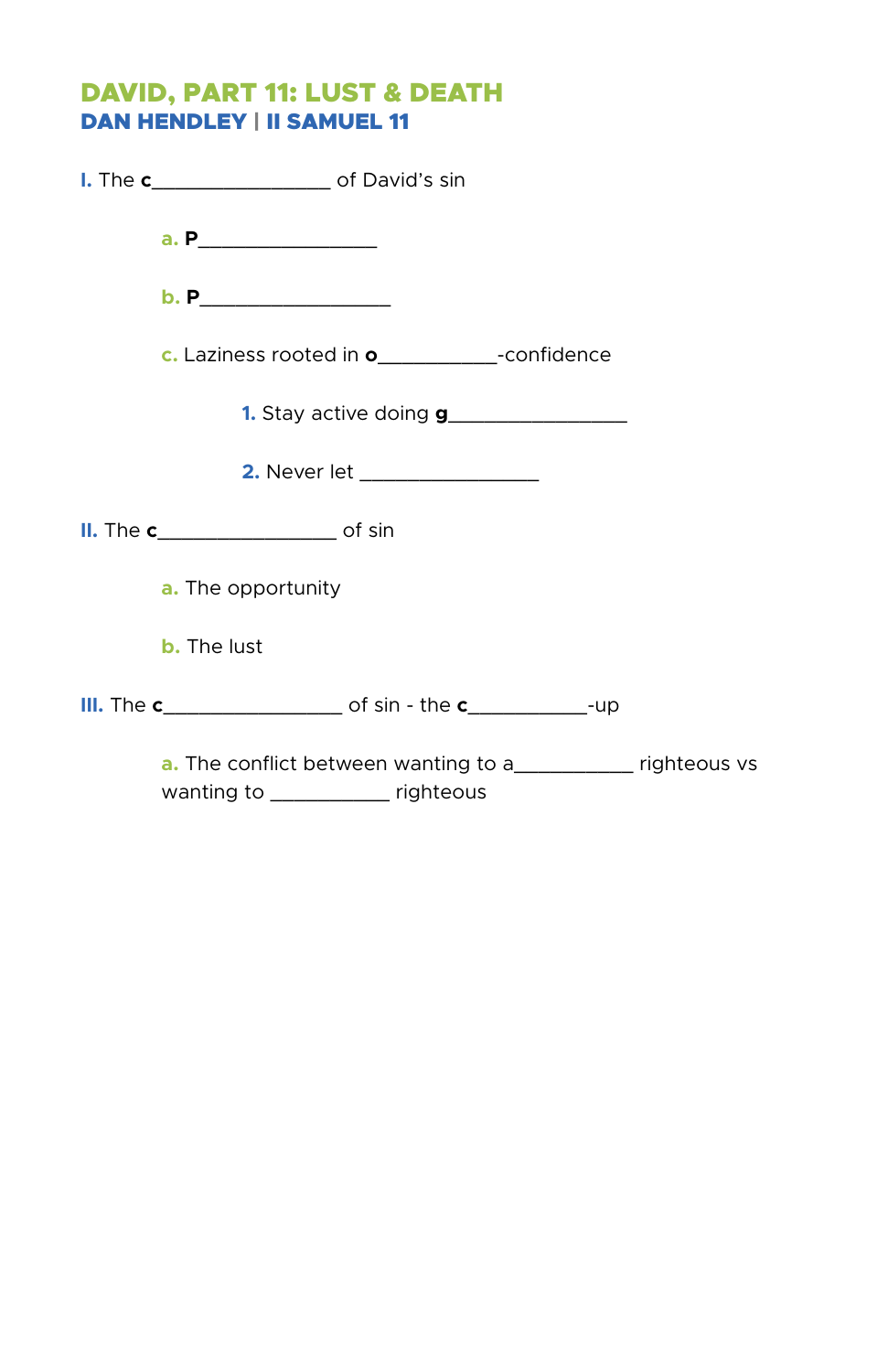# SCRIPTURE REFERENCE

*New American Standard Bible is used unless otherwise indicated* 

### *II SAMUEL 11:1-27*

Then it happened in the spring, at the time when kings go out to battle, that David sent Joab and his servants with him and all Israel, and they destroyed the sons of Ammon and besieged Rabbah. But David stayed at Jerusalem. 2Now when evening came David arose from his bed and walked around on the roof of the king's house, and from the roof he saw a woman bathing; and the woman was very beautiful in appearance. <sup>3</sup>So David sent and inquired about the woman. And one said, "Is this not Bathsheba, the daughter of Eliam, the wife of Uriah the Hittite?" 4David sent messengers and took her, and when she came to him, he lay with her; and when she had purified herself from her uncleanness, she returned to her house. <sup>5</sup>The woman conceived; and she sent and told David, and said, "I am pregnant." <sup>6</sup>Then David sent to Joab, saying, "Send me Uriah the Hittite." So Joab sent Uriah to David. 7When Uriah came to him, David asked concerning the welfare of Joab and the people and the state of the war. <sup>8</sup>Then David said to Uriah, "Go down to your house, and wash your feet." And Uriah went out of the king's house, and a present from the king was sent out after him. <sup>9</sup>But Uriah slept at the door of the king's house with all the servants of his lord, and did not go down to his house. <sup>10</sup>Now when they told David, saying, "Uriah did not go down to his house," David said to Uriah, "Have you not come from a journey? Why did you not go down to your house?"

11Uriah said to David, "The ark and Israel and Judah are staying in temporary shelters, and my lord Joab and the servants of my lord are camping in the open field. Shall I then go to my house to eat and to drink and to lie with my wife? By your life and the life of your soul, I will not do this thing." <sup>12</sup>Then David said to Uriah, "Stay here today also, and tomorrow I will let you go." So Uriah remained in Jerusalem that day and the next.  $13$ Now David called him, and he ate and drank before him, and he made him drunk; and in the evening he went out to lie on his bed with his lord's servants, but he did not go down to his house.<sup>14</sup>Now in the morning David wrote a letter to Joab and sent it by the hand of Uriah. <sup>15</sup>He had written in the letter, saying, "Place Uriah in the front line of the fiercest battle and withdraw from him, so that he may be struck down and die." <sup>16</sup>So it was as Joab kept watch on the city, that he put Uriah at the place where he knew there were valiant men.

 $17$ The men of the city went out and fought against Joab, and some of the people among David's servants fell; and Uriah the Hittite also died. 18Then Joab sent and reported to David all the events of the war. <sup>19</sup>He charged the messenger, saying, "When you have finished telling all the events of the war to the king,  $^{20}$  and if it happens that the king's wrath rises and he says to you, 'Why did you go so near to the city to fight? Did you not know that they would shoot from the wall? <sup>21</sup>Who struck down Abimelech the son of Jerubbesheth? Did not a woman throw an upper millstone on him from the wall so that he died at Thebez? Why did you go so near the wall?'-then you shall say, 'Your servant Uriah the Hittite is dead also.'" <sup>22</sup>So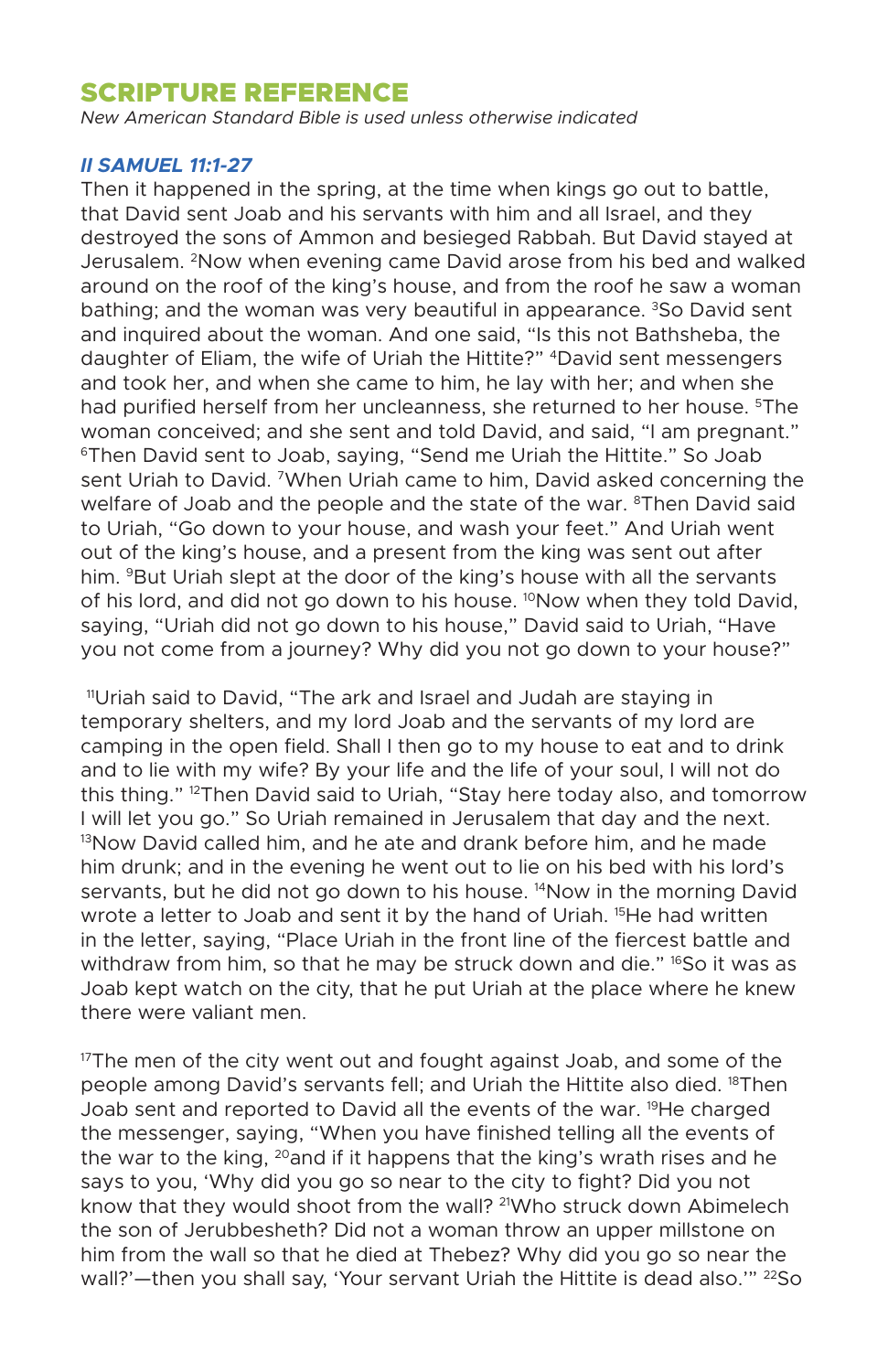the messenger departed and came and reported to David all that Joab had sent him to tell. <sup>23</sup>The messenger said to David, "The men prevailed against us and came out against us in the field, but we pressed them as far as the entrance of the gate. <sup>24</sup>Moreover, the archers shot at your servants from the wall; so some of the king's servants are dead, and your servant Uriah the Hittite is also dead." <sup>25</sup>Then David said to the messenger, "Thus you shall say to Joab, 'Do not let this thing displease you, for the sword devours one as well as another; make your battle against the city stronger and overthrow it'; and so encourage him." <sup>26</sup>Now when the wife of Uriah heard that Uriah her husband was dead, she mourned for her husband. <sup>27</sup>When the time of mourning was over, David sent and brought her to his house and she became his wife; then she bore him a son. But the thing that David had done was evil in the sight of the Lord.

### *JAMES 1:14-15*

Each one is tempted when he is carried away and enticed by his own lust. <sup>15</sup>Then when lust has conceived, it gives birth to sin; and when sin is accomplished, it brings forth death.

### *JOSHUA 7:20-21*

Achan answered Joshua, "Truly I have sinned against the Lord God of Israel, and this is what I did: 21when I saw among the spoil a beautiful cloak from Shinar, and 200 shekels of silver, and a bar of gold weighing 50 shekels, then I coveted them and took them. And see, they are hidden in the earth inside my tent, with the silver underneath." .

### *II TIMOTHY 2:22a*

Flee from youthful lusts and pursue righteousness, faith, love and peace, with those who call on the Lord from a pure heart.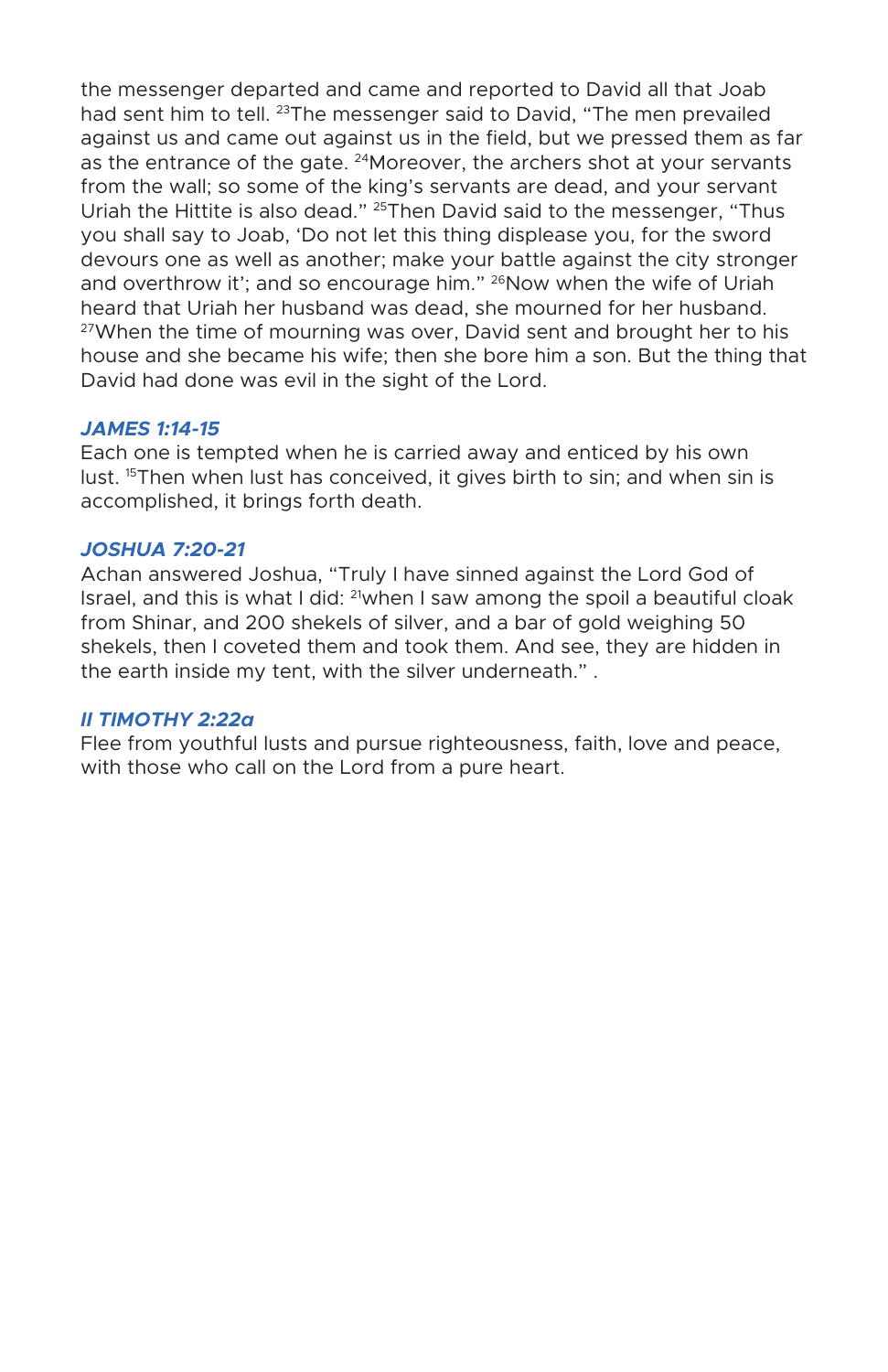# ANNOUNCEMENTS

YOUTH GROUP **TODAY | 6:30 - 8:30 p.m. THIRD FLOOR** Questions? Contact Taylor Brown.

### TREKKERS

### **TONIGHT | 4:30-6:00 p.m. | ROOM 305**

3<sup>rd</sup>-5<sup>th</sup> graders are welcome to a fun night of games and activities. We'll have dinner, Bible study, and prayer. We're learning about how God is always with us, like He was with Shadrach, Meshach, and Abednego. Questions? Contact Kelly Laird.

### PRAISE, PRAYER, AND PBJ

### **TONIGHT | 6:30-7:30 p.m. | ROOM 112**

We'll honor and call on our Father in heaven and seek the advance of His kingdom. Questions? Contact Pastor Dan.

#### MATTHEW 25 CHALLENGE **FEBRUARY 6-13**

Join us as we challenge ourselves to give up one comfort each day for the week of February 7-13. To learn more about the challenge, you can join by texting NPCM25 to 56170. See the February FYI for more details. Questions? Contact Pastor Ben.

### ALPHA

### **THURSDAY, FEBRUARY 10 6:00-8:15 p.m. | SHRIVER'S HOME**

You're invited to join us for another season of Alpha. We'll meet at the Shriver's for dinner and discussion. Sign up in the lobby or by emailing Pastor Ben.

# WEEKLY MINISTRIES

**TUESDAY JOY** A morning devotion time hosted by Pastor Dan.

#### **MEN'S FELLOWSHIP**

Every Thursday morning men meet for a blessed time of fellowship, study, and prayer.

#### **MOMS**

A group of moms who meet for fellowship, prayer, and fun.

#### **WOMEN'S BIBLE STUDY**

A Monday morning Bible study of Colossians.

### **YOUTH GROUP**

All  $6-12$ <sup>th</sup> grade students are welcome to join. We're studying 1 John this year.

# SERVICES

#### **STEPHEN MINISTRY**

Going through a difficult time? We would love the opportunity to assist you. Email Mark Sharpnack to hear how we can stand with you in your time of need.

#### **E-GIVING**

is available at *northparkepc.org/give*

# WEEKLY HIGHLIGHTS

### MONDAY, FEBRUARY 7

**WOMEN'S BIBLE STUDY** 9:15 - 11:15 a.m. | Room 112 TUESDAY, FEBRUARY 8 **MOMS** 10:00 a.m. | BLUE ROOM **TUESDAY JOY** 10:00 a.m. | ROOM 112 THURSDAY, FEBRUARY 10 **MEN'S FELLOWSHIP** 6:30 - 7:30 a.m. | ROOM 106